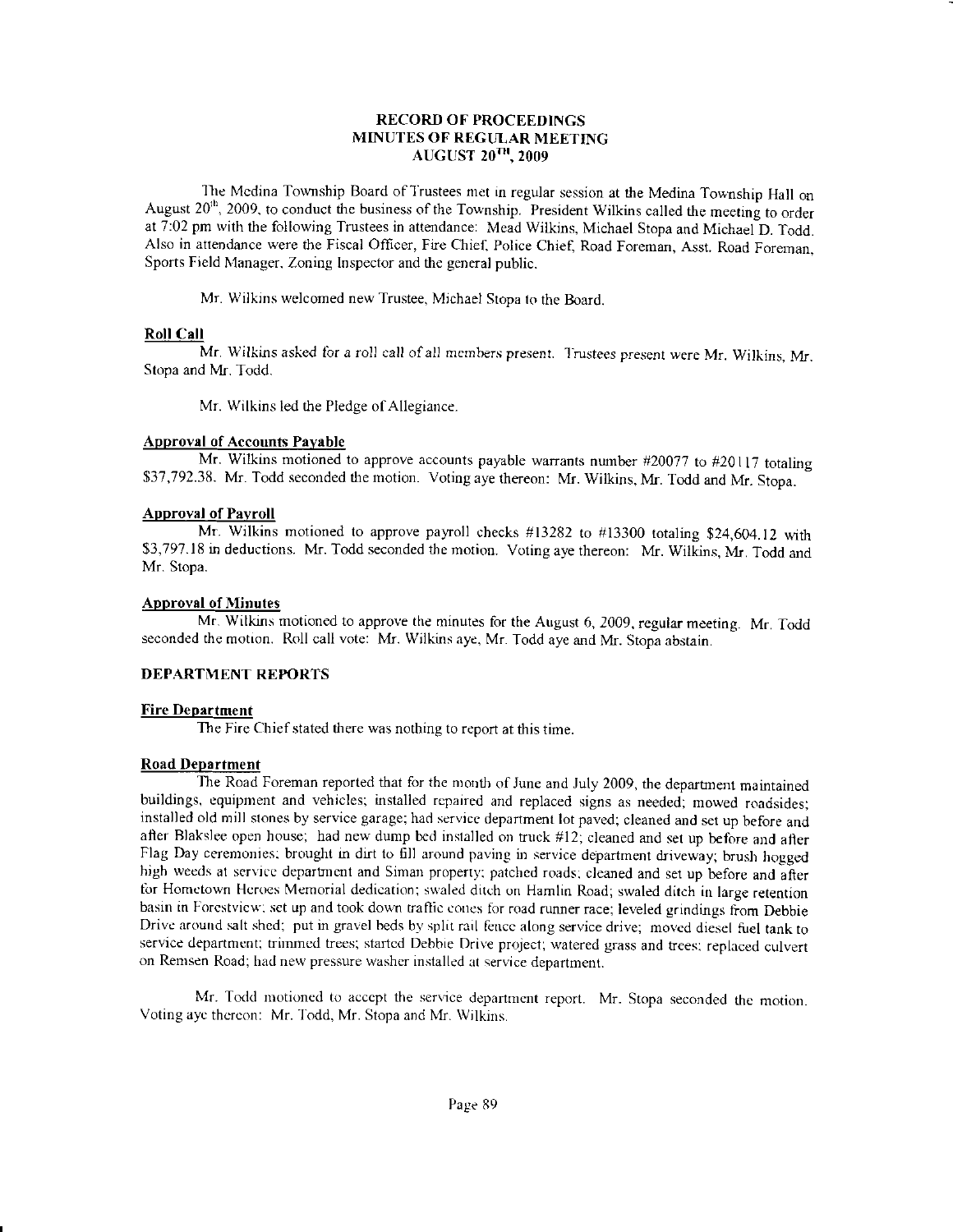#### TM8/6/09

### **OLD BUSINESS**

### **Grinding Bumps on Pearl Road**

Mr. Wilkins said an answer was received from ODOT regarding the bumps on Pearl Road near Bob Evans and Applebees and was told they already have it on their list of projects. The work should begin the first week of September, weather permitting.

### **Training Requests Approval**

Mr. Todd motioned to appropriate \$2,500.00 for training for Chief Mark Crumley and Asst. Chief Shawn Kasson to attend the Volunteer and Combination Officers Symposium in Clearwater, Florida from November 5 to November 8, 2009. Mr. Wilkins seconded the motion. Roll call vote: Mr. Todd ave. Mr. Wilkins aye, and Mr. Stopa abstain.

Mr. Todd motioned to appropriate \$75.00 for Captain Mark Roberts to attend the Ohio State Firefighters Conference in Mason, Ohio from Aug 13 to Aug 16; he paid for it in advance and is asking for reimbursement. Mr. Wilkins seconded the motion. Roll call vote: Mr. Todd aye, Mr. Wilkins aye and Mr. Stopa abstain.

Mr. Todd motioned to appropriate \$100.00 for Brian Draiss to attend the Basic Life Support Instructor class at Medina General Hospital on August 25, 2009 to gain BLS Instructor certification. Mr. Wilkins seconded the motion. Roll call vote: Mr. Todd and Mr. Wilkins.

Mr. Todd motioned to appropriate \$100.00 for Scott Vargo to attend BLS training at Medina General Hospital on August 25, 2009. Mr. Wilkins seconded the motion. Roll call vote: Mr. Todd aye Mr. Wilkins aye and Mr. Stopa abstain.

Mr. Todd motioned to appropriate \$800.00 for Andy Pesorda to attend the Emergency Medical Technician Basic Course at Southwest General Hospital from September 7, to December 14, 2009. Mr. Wilkins seconded the motion. Roll call vote: Mr. Todd aye, Mr. Wilkins aye and Mr. Stopa abstain.

Mr. Wilkins motioned to approve \$216.00 for Jeff Kessler to attend the Medina County Career Center for Windows computer classes to help with the scheduling and the online applications for the fields. Mr. Todd seconded the motion. Voting ave thereon: Mr. Wilkins, Mr. Todd and Mr. Stopa.

### **DEPARTMENT MISCELLANEOUS BUSINESS**

#### War Memorial Fence

Mr. Wilkins said there was discussion about putting a wrought iron fence around the war memorial. There was some question as to whether the Boy Scouts were going to do it. They were told the Boy Scouts are not going to do it. The cost for the fence would be about \$3,500.00. The Trustees all agreed that the memorial looks fine without the fence.

### **Concrete Repairs of Culverts**

Mr. Wilkins discussed the need for approximately 30 to 40 culvert and drain repairs throughout the Township. The Service Department would like to get these repaired before it becomes too costly to have them repaired. Denny Miller. Asst. Road Foreman, said he contacted three companies for quotes, one quote was higher then the one presented and the other company never turned in a quote.

Mr. Wilkins motioned to approve up to \$20,000.00 for Wells Enterprises to do concrete work in the township. Mr. Stopa seconded the motion. Voting aye thereon: Mr. Wilkins, Mr. Stopa and Mr. Todd.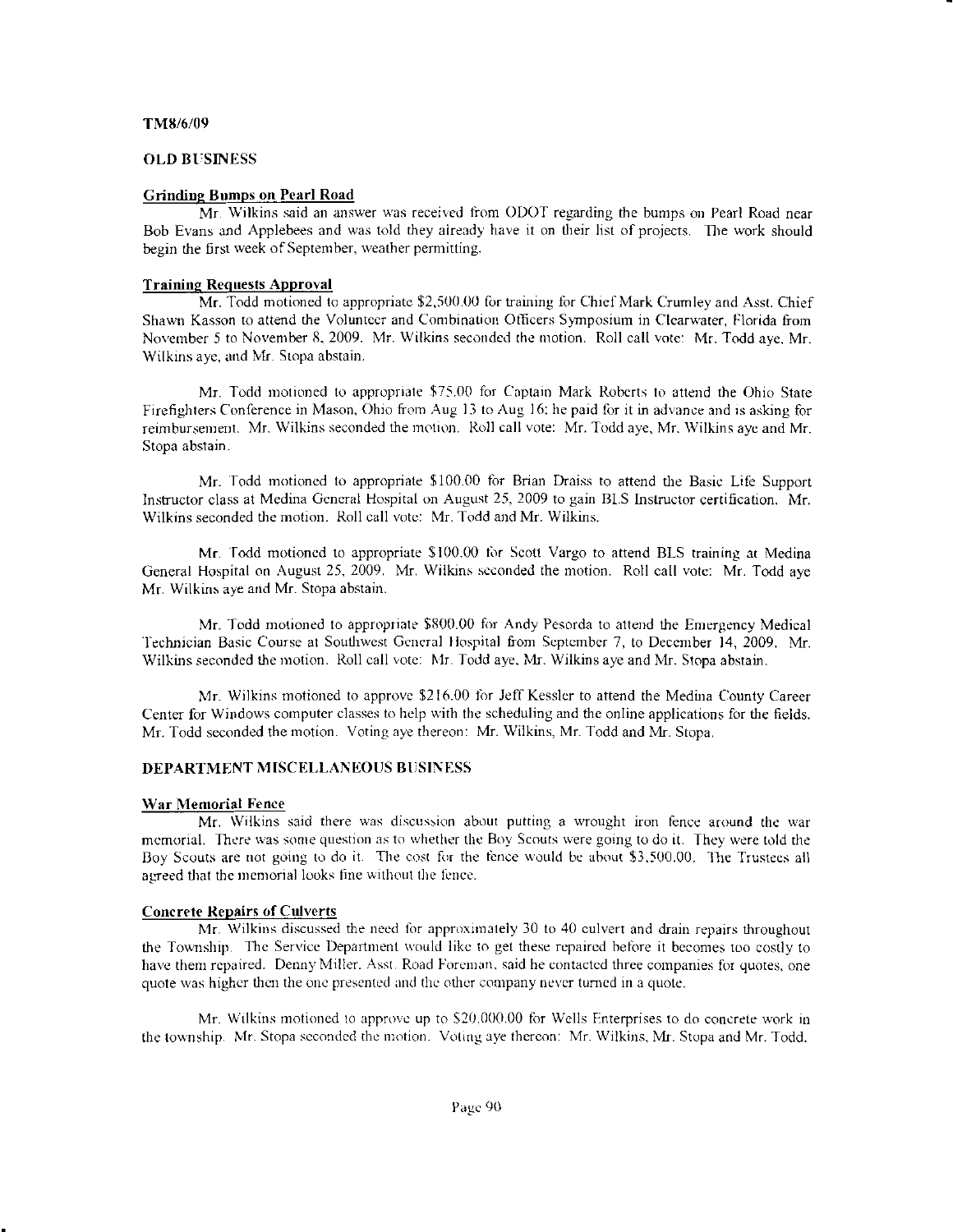### TM8/20/09

### OLD BUSINESS CON'T

#### Debbie Drive Repair Proiect

Mr. Todd said that the Debbie Drive project was completed. Mr. Wilkins stated that Debbie Drive was a nightmare for decades and he commended Denny Miller for being there the whole time making sure everything was done right. It was the quality assurance that made the project go so well. He also stated that it was a tough job and Denny Miller and Hal Gerspacher made sure it was done right. The two houses on Beverly Drive were also taken care of.

#### Job Descriptions

Mr. Wilkins said the job descriptions have been put together and he has asked Mike Stopa to review them. Mr. Stopa said he has asked Chief Crumley to create Crew Chief and Staff Support Officer descriptions to be added to the Fire Department portion.

#### Zoning Personnel Training Policy

Mr. Wilkins said the Zoning Personnel Iraining Policy thal Rita Holt had begun is being reviewed and Trustees hope to adopt it shortly.

#### Nettleton Road Easement Approval

Mr. Wilkins said the last easement agreement for the Nettleton Road Culvert repair has finally been accepted. The township was able to get Issue I money to pay for three/fourths of the project because it was deemed the most dangerous road area in three counties.

Mr. Wilkins motioned that Carol Beckowitz and Barbara A. Tilton, agree to the following compensation for the easement on the property located at 4568 Nettleton Road as follows:

- 1. A total of \$16,500.00
- 2. The keystone. or the parts thercof. with the Conrmissioners names for as long as the immediate family owns the property at 4568 Nettleton Road at which time, if the property is no longer owned by the immediate family, the stone would be made available to Medina Township.
- 3. Up to one half of the salvageable, intact, external stones of the current arch, to be placed on the side lawn adjacent to the creek at 4568 Nettleton Road.

Mr. Stopa seconded the motion. Voting aye thereon: Mr. Wilkins, Mr. Stopa and Mr. Todd.

#### **NEW BUSINESS**

#### Amendment to the Organizational Minutes

Mr. Wilkins said that each year Trustees are assigned to head the different departments. Mrs. Holt was the Fire Commissioner. To enable Mr. Stopa to remain on the Fire Department he will not be able to be Fire Commissioner. Mr. Stopa said he would like to be Road Superintendent.

Mr. Todd made a motion to amend the organizational minutes that, effective August 20, 2009, the Fire Commissioner be Michael Todd. the Police Commissioner be Mead Wilkins and the Road Superintendent be Michael Stopa. Mr. Wilkins seconded the motion. Voting aye thereon: Mr. Todd, Mr. Wilkins and Mr. Stopu.

Mr. Todd motioned to amend the organizational minutes to state, effective August 20, 2009, all the other positions, besides the Fire Commissioner, held by Rita Holt be held by Mike Stopa. Mr. Wilkins seconded the motion. Voting aye thereon: Mr. Todd. Mr. Wilkins and Mr. Stopa.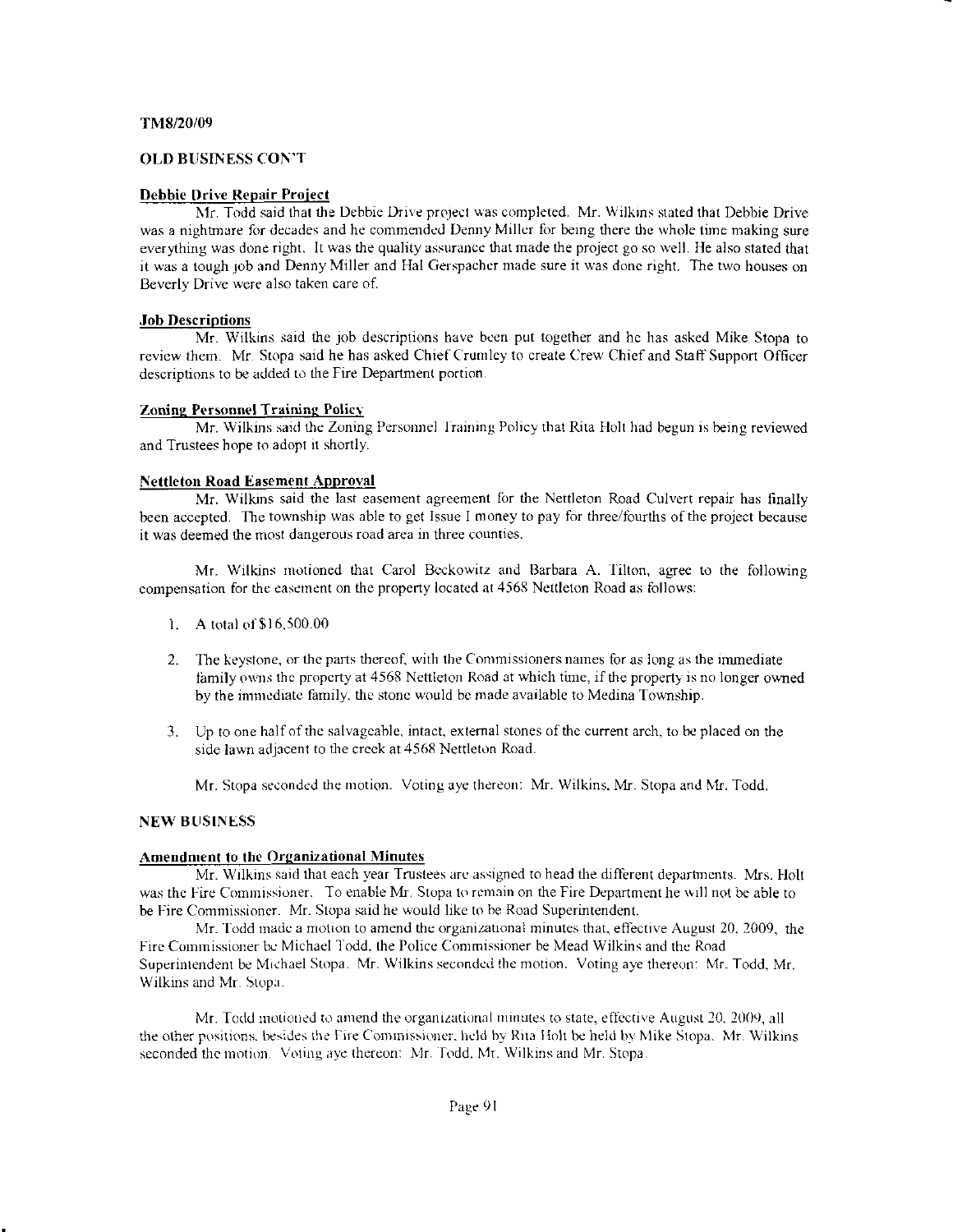### TM8/20/09

# NEW BUSINESS CON'T

# Relocation of Voting Precincts

Mr. Wilkins said, due to overcrowding at the townhall voting precincts had to be moved. Complaints were received by individuals who did not like the fact that a church would be used although several churches were already being used. Since there is a large facility available at the new maintenance building it was suggested the voting precincts be moved there. There is more parking and easy accessibility for handicapped use, etc. Mr. Bill Thorne and the Board of Elections will be contacted to see if this is feasible.

# Request for Permission for Voter Registration Trailer in Blakslee Park

Mr. Wilkins said Doug Eastwood asked for permission to have a voter registration trailer set up in the parking lot of Blakslee Park to register voters. Mr. Thorne of the Prosecutors Office will be called and asked if this is allowable.

# Cook Rosd Closine for Bridee Repair

Mr. Wilkins read a notice from the Engineer's Officc stating they were closing Cook Road between Tompkins and S. Weymouth Roads beginning August 24 through August 25, 2009, for bridge repair.

# Resienation of Peter Ziegler

Mr. Wilkins read Peter Ziegler's letter of resignation due to medical issues. Mr. Wilkins said Lesley Trenkamp wants to offer a proposal to do her internship at the township.

# Purchase Order-Breathing Air Compressor

Mr. Todd motioned to appropriate  $$1,041.02$  for the purchase of the breathing air compressor preventative maintenance program to "0" Ring & Associates for the Medina Township Fire Department. Mr. Wilkins seconded the motion. Roll call vote: Mr. Wilkins aye, Mr. Todd aye and Mr. Stopa abstain.

# PUBLIC COMMENT

Mr. Wilkins motioned to open dre floor for pubiic comment. Mr. Todd seconded the notion. Voting aye thereon: Mr. Wilkins. Mr.'lodd and Mr. Stopa.

Sally Gardner (3333 Foskett Road) commented on the proposed relocation of the voting precincts and stated a clerical error was made by the Board of Elections for her candidacy for Trustee.

Erica Graffein. Medina County Auditor's Office. commented that the Hometown Heroes Ceremony was perfect and Trustees can be proud of themselves. Formal Board of Revisions claim forms can be filed between January 1, and Mar 31, 201. EASOP is still being offered. Next years tax bills will be calculated between Christmas and New Years. Voter Registration is also available at the Auditor's Office. Price reduced sign does not mean owner is giving house away. If anyone has questions please feel free to call her at 330-725-9767.

Mr. Wilkins motioned to closc thc floor for public conrment. Mr. Stopa scconded the motion. Voting aye thereon: Mr. Wilkins, Mr. Stopa and Mr. Todd.